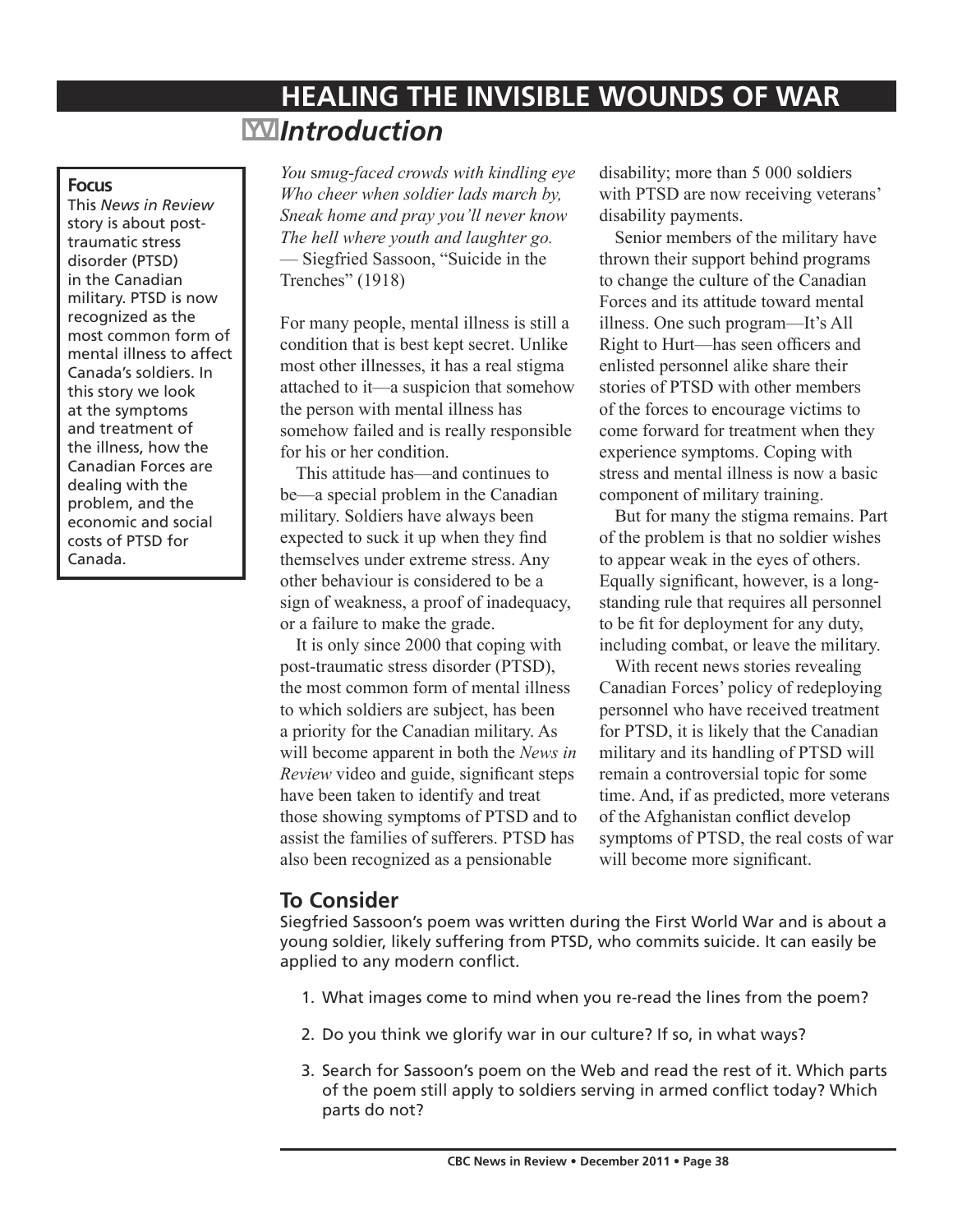# **HEALING THE INVISIBLE WOUNDS OF WAR** *Video Review*

#### **Further Research**

A video, "PTSD: Stress and Resilience," about a recent (U.S.) National Institute of Mental Health study of PTSD is available at [www.](http://www.nimh.nih.gov/health/topics/post-traumatic-stress-disorder-ptsd/index.shtml) [nimh.nih.gov/health/](http://www.nimh.nih.gov/health/topics/post-traumatic-stress-disorder-ptsd/index.shtml) [topics/post-traumatic](http://www.nimh.nih.gov/health/topics/post-traumatic-stress-disorder-ptsd/index.shtml)[stress-disorder-ptsd/](http://www.nimh.nih.gov/health/topics/post-traumatic-stress-disorder-ptsd/index.shtml) [index.shtml](http://www.nimh.nih.gov/health/topics/post-traumatic-stress-disorder-ptsd/index.shtml).

### **Quote**

"When one mother said her son was on the verge of committing suicide, she went to his supervising officer in Petawawa, who told her to suck it up." — CBC *News in Review* video, December 2011

# **Pre-viewing Activity**

Post-traumatic stress disorder is a mental illness that is an extreme anxiety disorder. We would likely all agree that being part of a military operation is likely to cause considerable anxiety in anyone. Based on what you know about Canada's mission in Afghanistan, what would you consider to be some of the most stressful activities performed by Canada's soldiers? Make a short list and compare it with those of other members of the class.

# **Viewing Questions**

Answer the questions in the spaces provided.

- 1. How many Canadian soldiers were killed during the Afghanistan combat mission? How many were wounded?
- 2. What Canadian military policy especially worries Steve Lively, former soldier and PTSD patient?
- 3. What does the term *redeployment* mean?
- 4. How does psychologist Ken Welburn describe the effects of redeployment?
- 5. What does the universality-of-service rule mean for Canadian soldiers?
- 6. According to Dr. Rakesh Jetly, how long is the military's predeployment training before a soldier with PTSD is redeployed on a combat mission?
- 7. Briefly describe how virtual reality (VR) therapy is used to treat PTSD.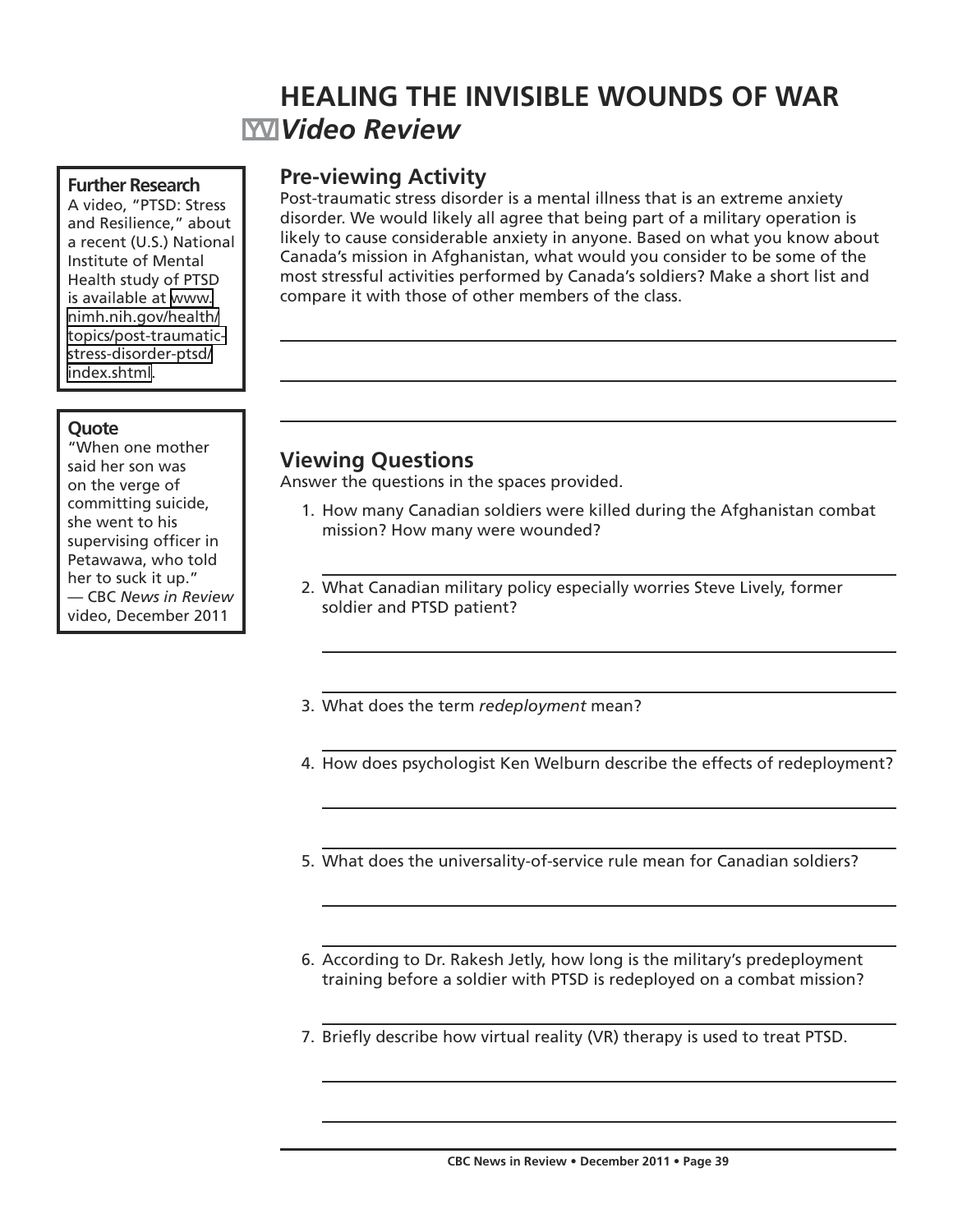- 8. How does exposure therapy help a PTSD patient?
- 9. Why is VR therapy not being used by the Canadian military to treat PTSD?
- 10. How does U.S. soldier Jason Skinner describe his current condition after undergoing extensive VR therapy?

# **Post-viewing Discussion**

Make notes on the following questions and then join with a partner or small group to discuss.

- 1. Is the universality-of-service rule unfair to members of the Canadian military? Must all members of the Canadian military be able to serve on combat missions? Why or why not?
- 2. With 20 per cent or more of Canadian soldiers leaving Afghanistan with PTSD and other mental disorders, is it realistic to expect that most of them could be redeployed on a combat mission in six to nine months? Note that most psychiatrists expect the average treatment for civilian PTSD to take about two years. Should we expect soldiers to be treatable in a shorter period of time?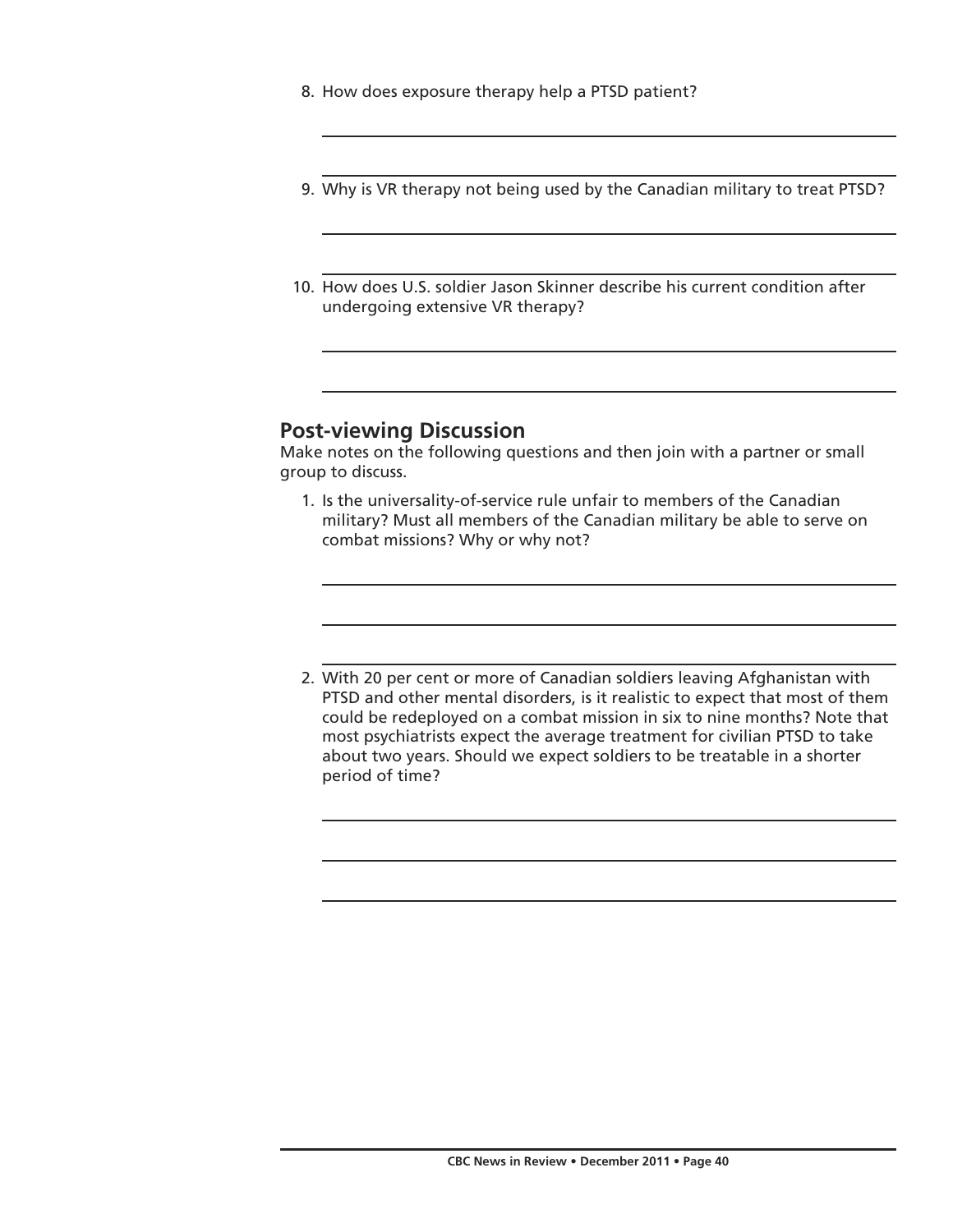# **HEALING THE INVISIBLE WOUNDS OF WAR PTSD**

### **Further Research**

A good one-page summary of the causes, symptoms, and usual treatment of PTSD is available from the U.S. National Library of Medicine at www.ncbi.nlm.nih. gov/pubmedhealth/ PMH0001923/.

## **Reading Prompt**

As you read this section, make a list in your notebook of the causes and symptoms of and usual treatment procedures for PTSD.

Post-traumatic stress disorder (PTSD) is an anxiety disorder. The symptoms of this form of mental illness have been recognized for centuries, but it is only since 1980 that PTSD has been classified as a specific form of mental illness by the medical profession, appearing as such in the third edition of the *Diagnostic and Statistical Manual of Mental Disorders.*

The symptoms of PTSD result from situations of extreme trauma, such as abuse or episodes of violence. The names used to describe PTSD before 1980 include shell shock, war neurosis, battle fatigue, and post-Vietnam syndrome. Clearly PTSD is not a recent occurrence in the military.

## **Defining a Mental Illness**

PTSD is not limited to soldiers. Modern definitions recognize that anyone is a potential victim of PTSD.

"PTSD is an anxiety disorder that some people get after seeing or living through a dangerous event. When in danger, it's natural to feel afraid. This fear triggers many split-second changes in the body to prepare to defend against the danger or to avoid it. This 'fightor-flight' response is a healthy reaction meant to protect a person from harm. But in PTSD, this reaction is changed or damaged. People who have PTSD may feel stressed or frightened even when they're no longer in danger" (www. nimh.nih.gov/health/publications/posttraumatic-stress-disorder-ptsd).

The extreme events that might trigger PTSD include accidents;

natural disasters; acute illnesses; acts of terrorism; physical, sexual, or psychological abuse; and wartime stressors. PTSD often occurs in persons who provide care to trauma victims, such as police officers, fire fighters, and health-care personnel.

According to the Canadian Medical Association, about one in 10 people has PTSD. With treatment, recovery on average takes about two years.

## **Symptoms**

PTSD symptoms are grouped into three categories:

- Re-experiencing. Patients relive the original trauma, often experiencing physical distress such as racing heartbeats. They react intensely to visual or auditory cues that symbolize the event. Nightmares are frequent and especially distressing.
- Avoidance. Patients often try to avoid anything that reminds them of the traumatic event—people, places, and activities. They may lose interest in things that once were enjoyable. Reminders of the event may result in feelings of guilt or depression. Amnesia may be present—patients may have real trouble remembering some of the event. Patients are often emotionally numb.
- Hyper-arousal. Patients tend to be constantly tense and irritable. They may have trouble sleeping or concentrating on a task. They often startle easily and react to surprises in a way that is totally inappropriate.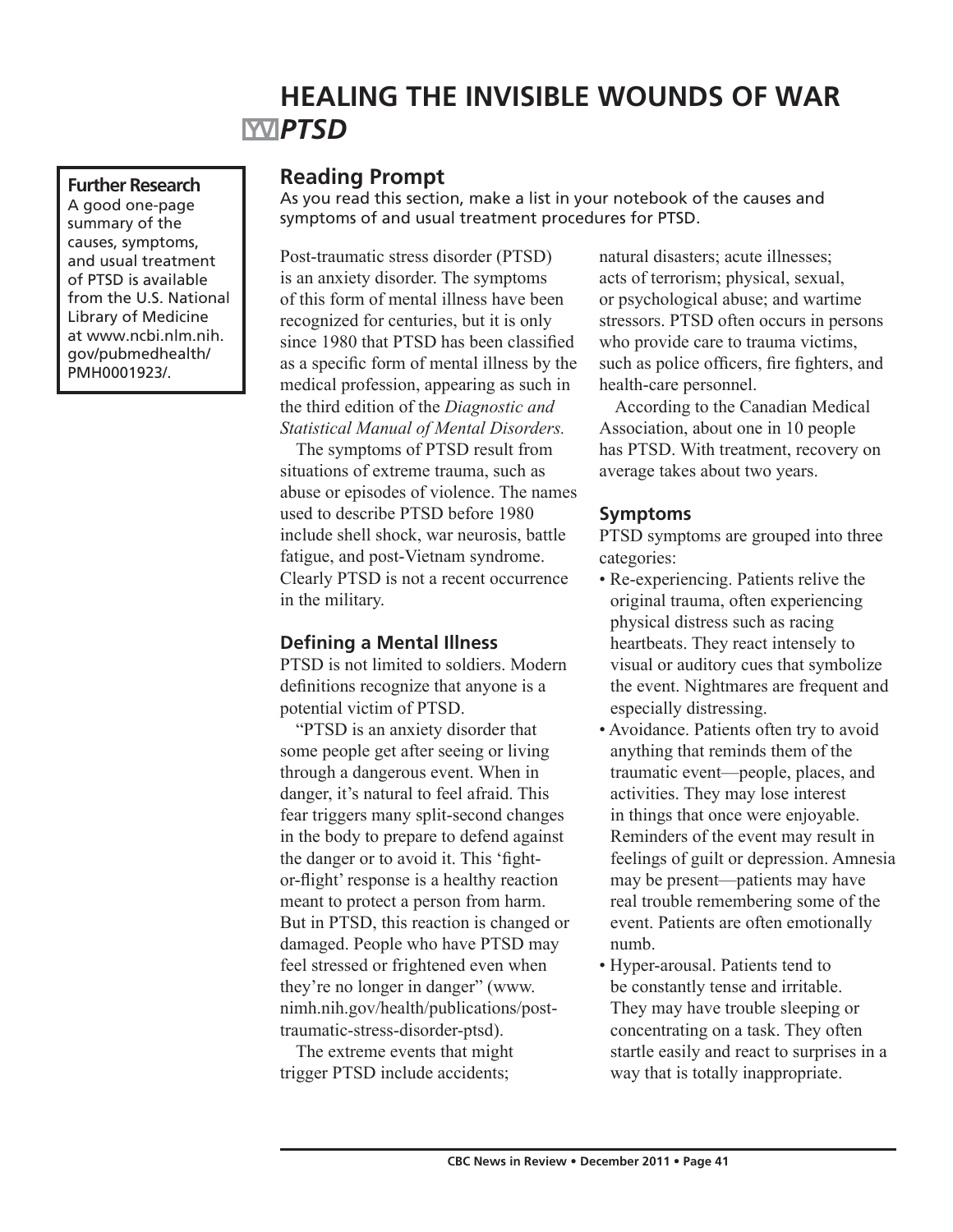### **Quote**

"If you're the spouse and you're sleeping in the same bed, the person might be screaming out at night, may be drenched in sweat, may be tossing and turning, may be striking out at somebody that they feel are a threat. So quite often people end up sleeping in separate rooms, in separate beds." — Lt.-Col. Rakesh Jetley, *Esprit de Corps*, February 2010

### **Diagnosis**

Only an experienced psychiatrist or psychologist can diagnose PTSD. The diagnosis is very specific. The patient must have all of the following for at least one month:

- One or more re-experiencing symptoms
- Three or more avoidance symptoms
- Two or more hyper-arousal symptoms

#### **Treatment**

Treatment for PTSD involves psychotherapy and medication, often working together.

Psychotherapy treats a mental illness by encouraging patients to talk about their condition. This is especially helpful with PTSD patients. "By encouraging talk about the experience and listening attentively, the psychotherapist demonstrates that the event can be dealt with and that the patient can safely relate details. The healing process comes from communicating the memory of the trauma to another person and experiencing the memories and emotions together" (*Patient Care*, October 15, 1999).

As part of their psychotherapy, patients learn to deal with their special needs. They may be taught ways of relaxing, controlling anger, or dealing with guilt feelings.

Medication—including antidepressants—also has a role to play in treatment of PTSD. Drug treatments help in many ways: providing relief from flashbacks and nightmares, alleviating depression, and reducing hyper-arousal symptoms.

On its own, medication is rarely a solution for PTSD sufferers. It is most effective in providing relief in combination with psychotherapy. Often selective medication is used to prepare a patient for psychotherapy.

## **Collateral Damage**

People suffering from PTSD often suffer from alcohol or drug addiction. A study of Vietnam veterans with PTSD in the United States showed that 60 to 80 per cent of them exhibit substance abuse or dependence. Studies also indicate that PTSD develops first; alcohol or drug addiction follows and may develop as a form of self-medication.

Often, the families of PTSD sufferers also require assistance to deal with the effects of the condition. One study reported by the *Hamilton Spectator* (October 16, 2010) looked at how PTSD can affect teenagers. Sociology professor Deborah Harrison found that adolescents living with parents with PTSD could face physical abuse, emotional neglect, and unpredictable rage.

The stress on spouses trying to care for both their partner with PTSD and their family makes it critical that they, too, seek assistance. This is necessary because they need to be educated to understand that PTSD is an illness that requires proper treatment and time to heal. There is every indication that a united and understanding family contributes to a sufferer's recovery.

Helpguide.org offers the following suggestions for those dealing with a loved one with PTSD (http://helpguide. org/mental/post\_traumatic\_stress\_ disorder\_symptoms\_treatment.htm):

• Be patient and understanding. Getting better takes time, even when a person is committed to treatment for PTSD. Be patient with the pace of recovery and offer a sympathetic ear. A person with PTSD may need to talk about the traumatic event over and over again. This is part of the healing process, so avoid the temptation to tell your loved one to stop rehashing the past and move on.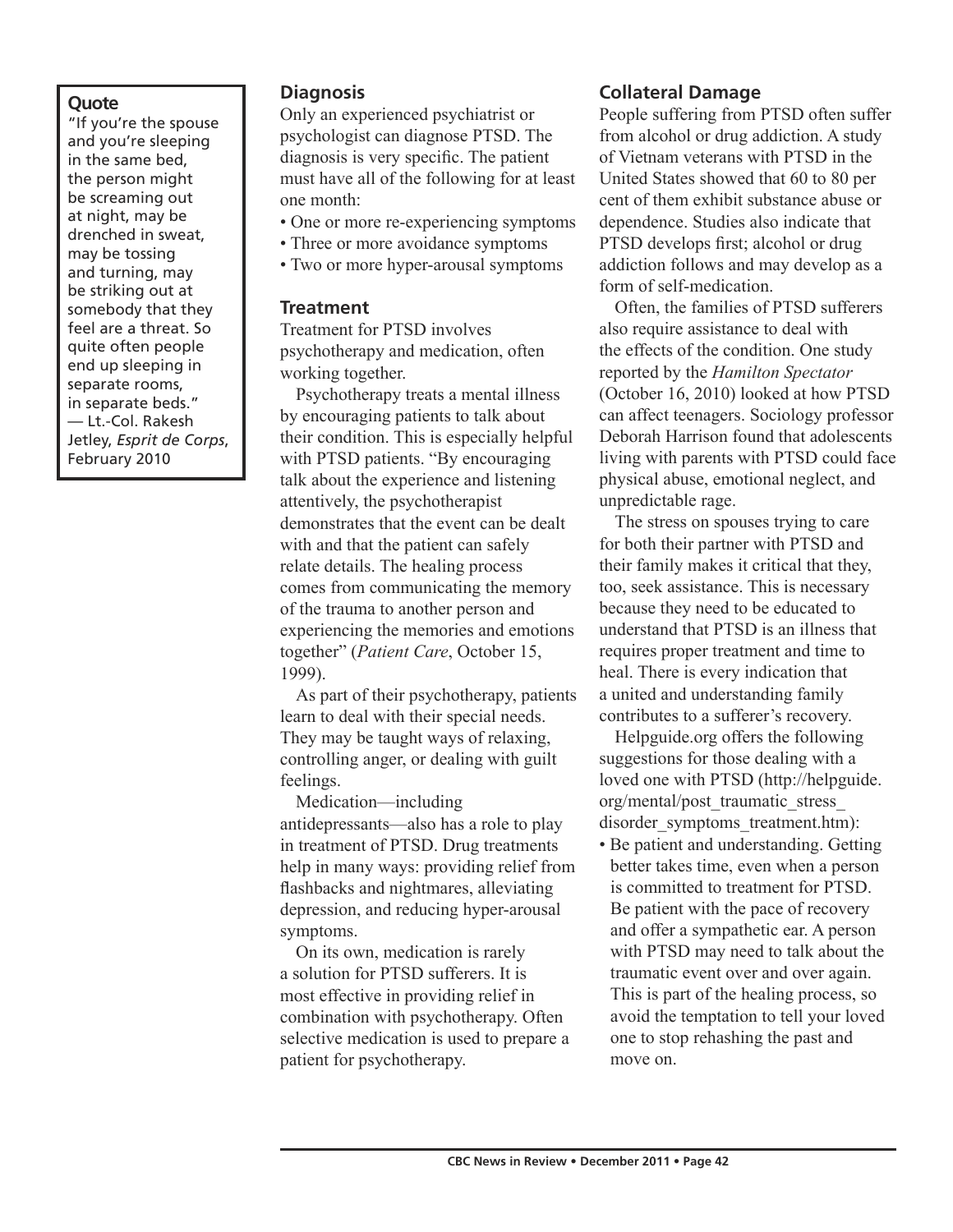- Try to anticipate and prepare for PTSD triggers. Common triggers include anniversary dates; people or places associated with the trauma; and certain sights, sounds, or smells. If you are aware of what triggers may cause an upsetting reaction, you'll be in a better position to offer your support and help your loved one calm down.
- Don't take the symptoms of PTSD personally. Common symptoms of post-traumatic stress disorder include emotional numbness, anger, and withdrawal. If your loved one

seems distant, irritable, or closed off, remember that this may not have anything to do with you or your relationship.

• Don't pressure your loved one into talking. It is very difficult for people with PTSD to talk about their traumatic experiences. For some, it can even make things worse. Never try to force your loved one to open up. Let the person know, however, that you're there when and if he or she wants to talk.

## **Follow-up**

- 1. Using your notes, prepare a chart showing a typical patient diagnosis of PTSD with a complete list of required symptoms.
- 2. Write a short treatment plan for the PTSD sufferer and his/her family.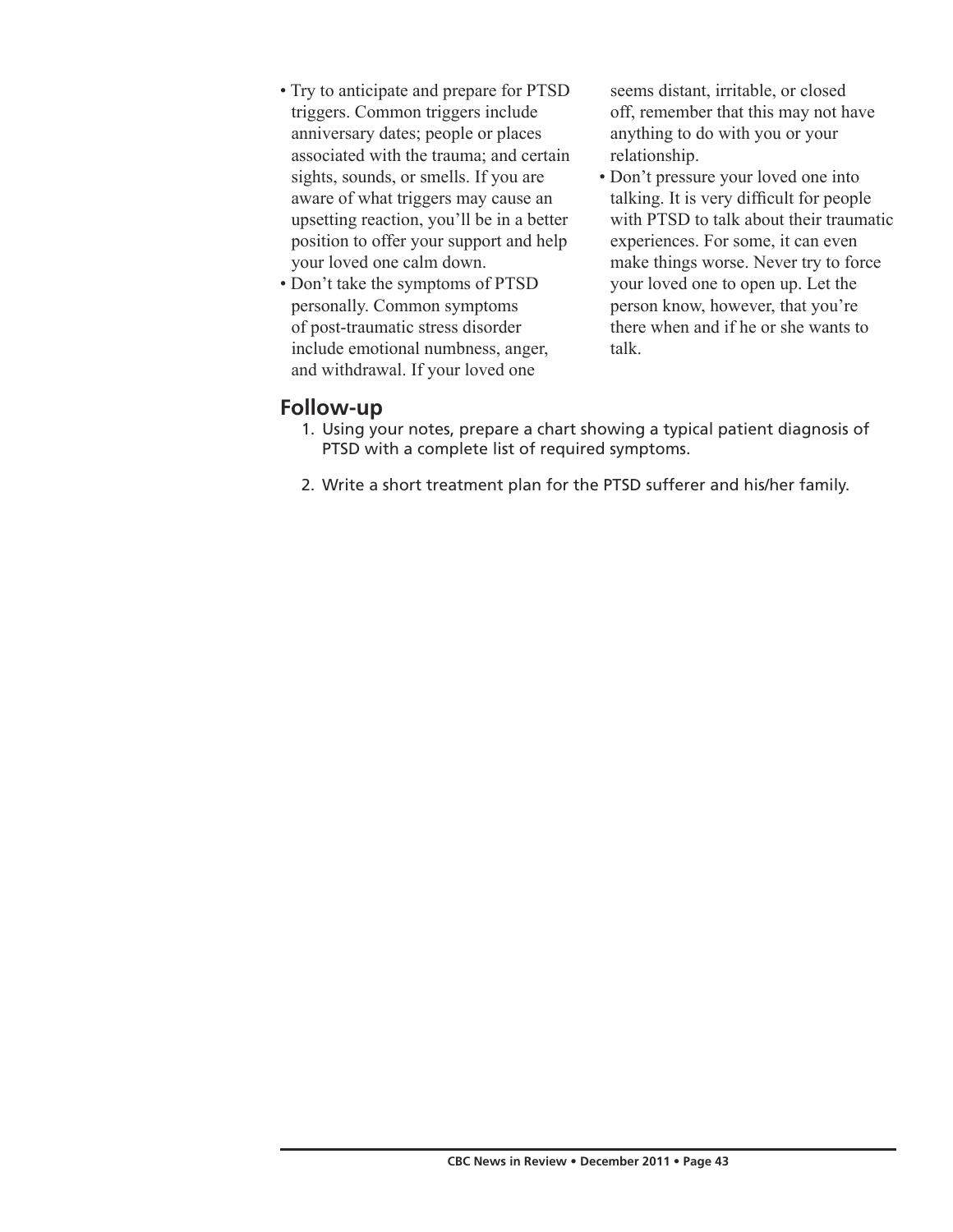# **HEALING THE INVISIBLE WOUNDS OF WAR** *Mental Illness and the Military*

# **Focus for Reading**

The military's official attitude toward mental illness in general, and posttraumatic stress disorder in particular, has changed considerably in recent years. As you read through this *News in Review* section, makes notes on how the official attitude compares with that of the average soldier. After completing this section, write a one- or two-paragraph report describing these attitudes.

While the symptoms of PTSD have been recognized for centuries, many in the military have questioned its reality as a medical condition. Many doubted PTSD's very existence; any problems associated with soldiering in wartime were something that just had to be sucked up. It was only with the First World War that the true nature of PTSD began to become apparent, with thousands of soldiers suffering what was known at the time as shell shock.

"For the British High Command, such exhibitions were symptoms of mass malingering and cowardice—signs, perhaps, of the corruption of the British character brought on by the years of relative affluence and leisure that preceded the war. But the numbers were too great and the conditions too bizarre to completely ignore, so psychiatrists and neurologists were hastily commandeered, hospitals were set up, and the field of military psychiatry was born" ([www.](http://www.walrusmagazine.com/articles/2010.07-health-the-enemy-inside/) [walrusmagazine.com/articles/2010.07](http://www.walrusmagazine.com/articles/2010.07-health-the-enemy-inside/) [health-the-enemy-inside/\)](http://www.walrusmagazine.com/articles/2010.07-health-the-enemy-inside/).

By the end of the Second World War most of the symptoms were well understood, and various therapies to assist its victims were being developed. But many in the military still believed that most of the psychiatric casualties were either malingerers or cowards trying to avoid active service on the front lines. The true face of PTSD and the havoc it wreaked only began to be recognized after the return of many damaged individuals to the U.S. during and after the Vietnam War.

## **PTSD and Canada's Military, Round One**

It was 1980 before the American Medical Association recognized PTSD as a specific mental illness. It took another 20 years for the Canadian military to recognize it as a disability. In 2000 the Veterans Affairs table of disabilities—in its first update since 1919—added a section on stress and anxiety disorders (PTSD is defined as an anxiety disorder). It was hoped that this classification would help the many soldiers who suffered with PTSD as a result of service in places like Croatia, Bosnia, and Rwanda.

But in 2002, André Marin, the military's ombudsman, issued a report on the medical services offered to Canadian soldiers with PTSD. The report indicated that support staff for dealing with PTSD was inadequate. It also pointed to an even bigger problem for soldiers with PTSD: the military culture.

According to Marin, many soldiers were afraid to state publicly that they were suffering from PTSD because it could end their careers. He wrote: "There was a distressingly common belief among both peers and leaders that those diagnosed with PTSD were fakers, malingerers, or simply poor soldiers" (*The Globe and Mail*, February 6, 2002). In a news conference he stated: "PTSD is seen as a professional death sentence."

At the time of the report, Canada was beginning its involvement in the Afghanistan conflict, and 2 500 military

## **Quote**

"For a lot of soldiers especially, to have a mental health disorder is self-perceived as a failure as a soldier and as a person. You're not allowed to be sick, and to have a mental health illness is even worse. So often the person with PTSD is caught up in the shame of being a failure and therefore is not even really thinking about help, they're thinking, 'how can I hide this from everybody?'" — Psychiatrist Ken Welburn, *Esprit de Corps,* February 2010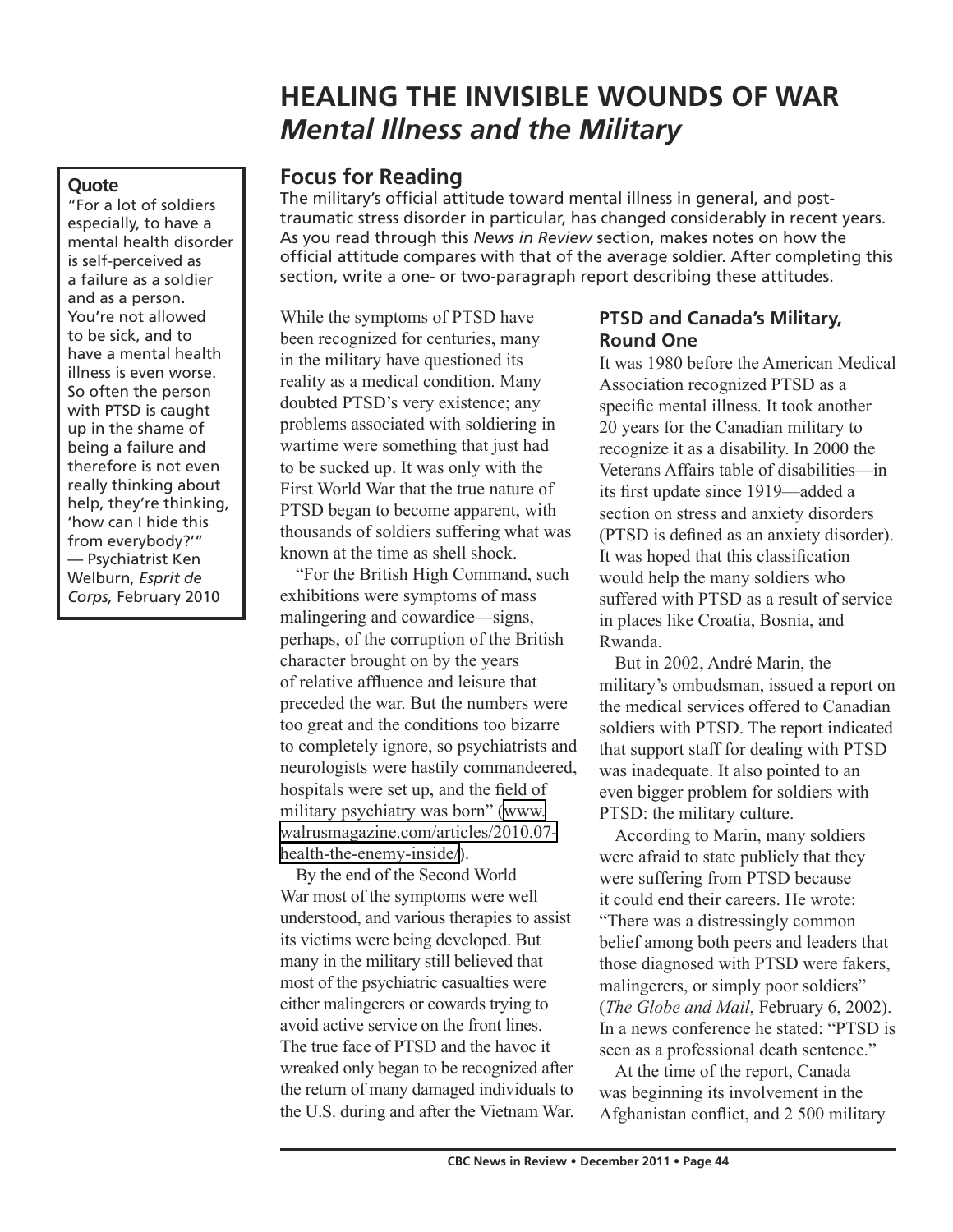#### **Further Research** The 2008

ombudsman's report, "A Long Road to Recovery: Battling Operational Stress Injuries," is available at www.ombudsman. forces.gc.ca/rep-rap/srrs/osi-tso-3/index-eng. asp.

personnel were posted abroad. The number who might be affected by PTSD was believed to be as high as 20 per cent.

Both the government of the day and the military appeared to embrace the report. Defence Minister Art Eggleton released a statement that said: "We need to effect a cultural change to eliminate the stigma associated with PTSD, or any type of mental injury. Failure to respect and properly treat our members who are suffering from these illnesses will not be tolerated" (*The Globe and Mail*, February 6, 2002). Lieutenant-General Christian Couture said that soldiers needed to recognize that PTSD is as real an injury as a broken leg.

## **PSTD and Canada's Military, Round Two**

Fast forward to 2008, and a new military ombudsman's report by Mary McFadyen. The report stated that the "strong commitment" by senior military leaders to deal with PTSD had yet to reach the community level.

Some progress had been made, including improved screening before soldiers are sent into conflict, support groups for families of PTSD sufferers, and a commitment to hire more mental health professionals by March 2009. But the negative stigma, myths, and stereotypes of PTSD remain a real problem in most military establishments.

The ombudsman's report was released at a time when more than 20 per cent of Canadian soldiers and police officers sent to Afghanistan were leaving the force with PTSD or other psychiatric problems.

Partly in response to the ombudsman's report, the House of Commons Defence Committee in June 2009 asked the Minister of Defence and the Chief of the Defence Staff to speak up and debunk the myths surrounding PTSD. General Walter Natynczyk responded by

launching a campaign called "All Right to Hurt," an attempt to lessen the stigma associated with mental illness in the military. During the campaign, members of the military publicly shared their struggle with mental illness.

The CBC interviewed Lieutenant-Colonel Stephane Grenier, who had served in Rwanda with the United Nations forces during the genocide. He returned from there with a new perspective on the military and mental illness.

"What happened to us in Rwanda really shocked my own belief systems, my own values, my own morals. The military tends to be a 'very macho, very stoic culture,' so getting support within that workplace from superiors is key to recovery," which is what happened for him, Grenier said. "That's what this campaign is all about—to change that culture of ours and make it acceptable that the mind can also be injured" [\(www.](http://www.cbc.ca/news/canada/story/2009/06/25/military-campaign025.html) [cbc.ca/news/canada/story/2009/06/25/](http://www.cbc.ca/news/canada/story/2009/06/25/military-campaign025.html) [military-campaign025.html](http://www.cbc.ca/news/canada/story/2009/06/25/military-campaign025.html)).

## **Institutional Support**

National Defence and the Canadian Forces (NDCF) provide mental health services for members of Canada's military. Those services are outlined on the NDCF website at [www.forces.gc.ca/](http://www.forces.gc.ca/health-sante/ps/mh-sm/default-eng.asp) [health-sante/ps/mh-sm/default-eng.asp.](http://www.forces.gc.ca/health-sante/ps/mh-sm/default-eng.asp)

Services include the Road to Mental Readiness (R2MR) program that includes special training before, during, and after deployment. It includes training components not only for military personnel, but also for their families.

NDCF also provides a number of psychosocial services—like crisis intervention or addiction counselling—as well as mental health programs. Special programs at major military bases treat patients with PTSD.

Veterans Affairs Canada [\(www.](http://www.veterans.gc.ca/eng/mental-health) [veterans.gc.ca/eng/mental-health](http://www.veterans.gc.ca/eng/mental-health)) also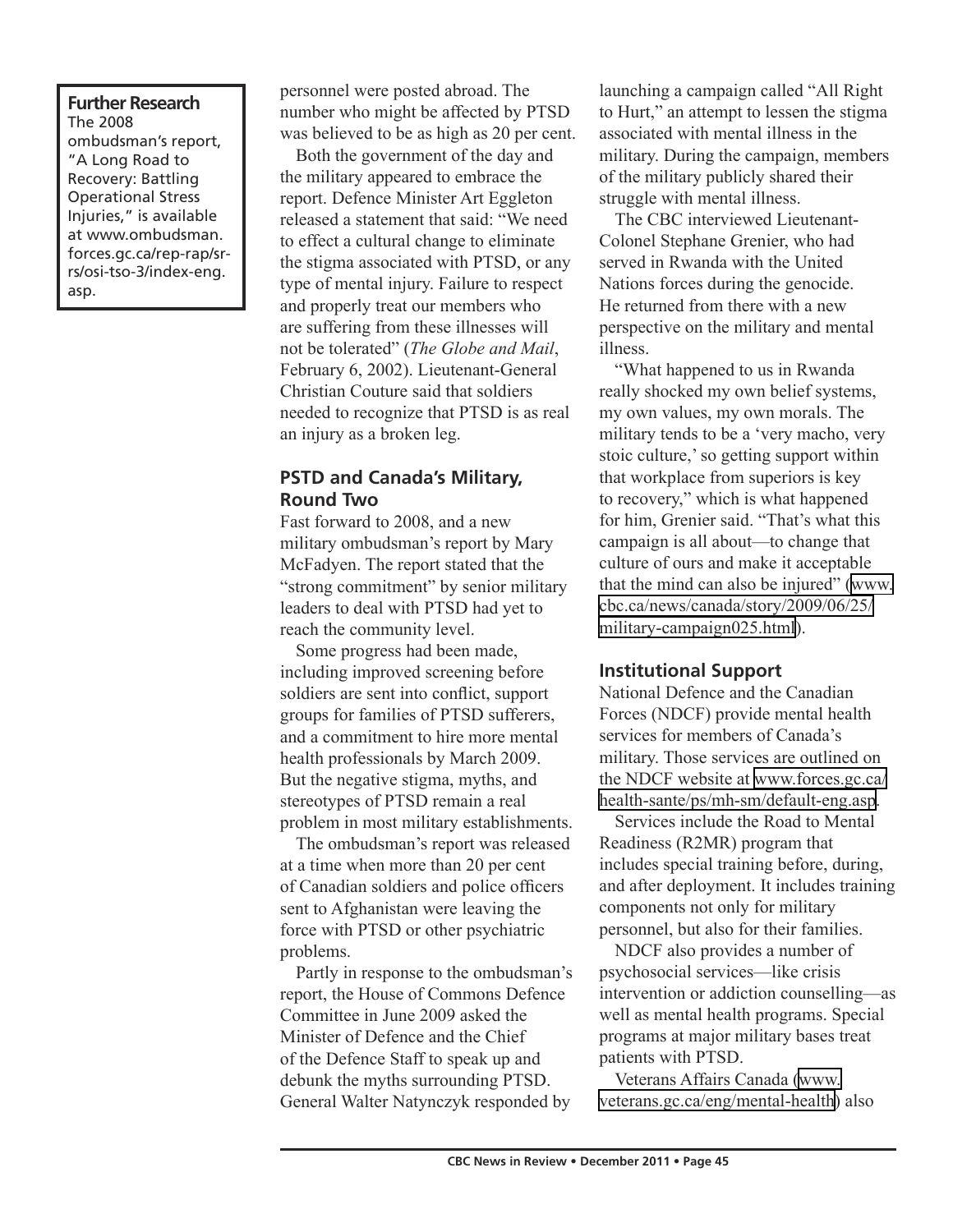provides mental health services for veterans, members of the Canadian Forces, members of the RCMP, and families of those with mental health problems. Of special significance for those suffering from PTSD is the Operational Stress Injury Social

Support (OSISS) Program. It provides peer support co-ordinators who are themselves victims of operational stress to assist PTSD sufferers. Family peer support co-ordinators are also available to assist families affected by PTSD or other operational injuries.

## **Follow-up**

Lieutenant-General Roméo Dallaire suffered PTSD as a result of being commander of the United Nations Assistance Mission for Rwanda. He has worked to promote awareness of PTSD among the military and the general public. Use the CBC website ([www.cbc.ca/news/background/dallaire/\)](http://www.cbc.ca/news/background/dallaire/), the CBC Archives [\(http://archives.cbc.ca/war\\_conflict/peacekeeping/clips/11660/](http://archives.cbc.ca/war_conflict/peacekeeping/clips/11660/)), and other sources to research and write a brief account of how PTSD affected his life.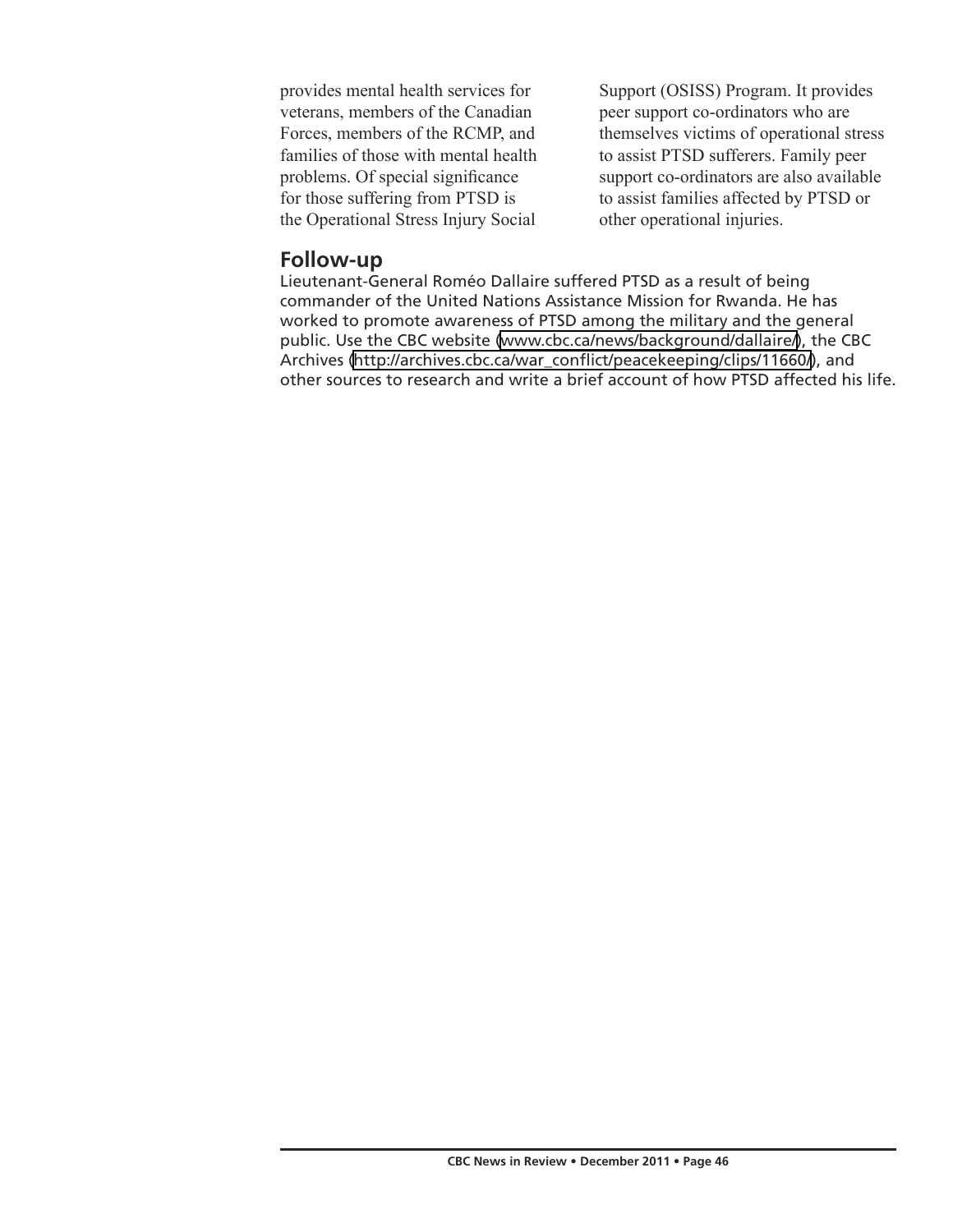# **HEALING THE INVISIBLE WOUNDS OF WAR** *The Ongoing Costs of War*

## **Further Research**

Search for the CBC news story "Domestic violence up in Canadian military families" online at www.cbc.ca/news. The page also provides access to video and audio reports on the same topic from *The National* and *The Current*.

The direct costs of Canada's combat missions are relatively easy to predict and to quantify. What can be far more difficult to evaluate are the auxiliary costs, both economic and social, that result from participation in foreign conflicts. In this section we look at some of those ongoing costs—costs that continue long after the mission is complete. We begin with economic considerations.

## **Disability Pensions and Veteran Care**

It may have taken years for posttraumatic stress disorder (PTSD) to come to the attention of the Canadian Forces, but by 2005 it certainly was having an acknowledged impact. More than 5 000 ex-soldiers were receiving disability pensions for PTSD. Half of those pensions were awarded once combat began in Afghanistan.

In 1995 only 25 pensions were awarded to veterans diagnosed with PTSD. In 2004 the number was 1 141. PTSD disability pensions make up more than half the pensions paid out to exsoldiers with psychiatric disorders. In 2005 that number was over 9 000.

Not all the veterans applying for PTSD disability pensions served in Afghanistan. Many served in peacekeeping roles in countries like Bosnia, Kosovo, and Rwanda. The number of applications has been growing rapidly.

On the other hand, in 2005 Veterans Affairs was administering a total of 170 000 disability pensions payable to ex-soldiers or their widowed partners. The total cost to Canadian taxpayers was \$1.5-billion.

PTSD's contribution to the ongoing

costs of war will likely continue for some time even after the conclusion of our military role in Afghanistan. By 2009 more than 20 per cent of our soldiers and police officers deployed to Afghanistan were leaving the forces with psychiatric problems. The number in the year preceding April 2009 was 1 053; the year before that it was 700.

It's not easy to predict the total residual costs of a conflict like Afghanistan, but David Perry, a researcher at Carleton University, has made an educated estimate. Canada now has about 41 000 veterans of the Afghanistan conflict, about 9 000 of whom will likely suffer some kind of mental health problems. Working with U.S. estimates on the cost of veterans' care, Perry determined that the lifetime care for 41 000 Canadian Afghanistan veterans could cost around \$11.5 billion (thetyee.ca/News/2009/03/26/ AfghanStress/).

### **Social Costs**

One of the most powerful examples of the ongoing social cost of war is its effect on military families.

In March 2011 the CBC obtained a copy of a military police domestic violence report completed in 2008 but not publicly released. It reported that domestic violence on military bases rose steadily as soldiers returned from deployment in Afghanistan.

The report indicated that the problem was especially acute at Canadian Forces Base Petawawa. In fact, after troops returned to base following Operation Athena, there was a five-fold jump in reported cases of domestic violence. Psychologists believe the rise in domestic violence is directly linked to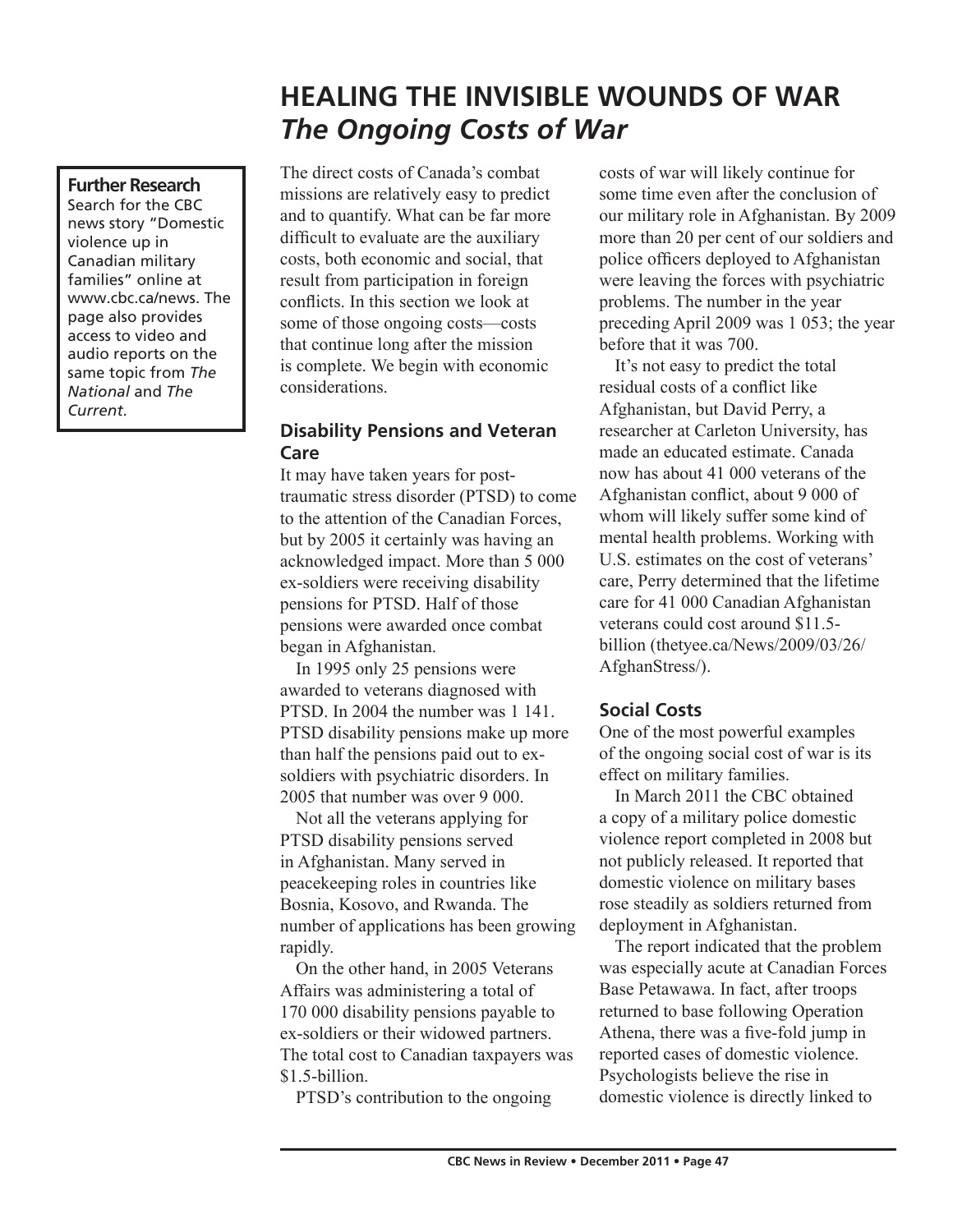physical and emotional trauma suffered by soldiers in Afghanistan, especially PTSD. The Canadian Forces believe that that correlation is possible but unproven.

The U.S. military has found a four-fold higher risk of violent behaviour among PTSD sufferers. The likeliest victims of that violence are family members.

Domestic violence is not the only social problem faced by families of PTSD sufferers. Lieutenant-Colonel Rakesh Jetley, a psychiatrist with the Canadian Forces, describes living with a PTSD victim. "Suddenly you may have somebody that no longer wants to go out to dinner, no longer wants to go to a concert, no longer wants to go to a mall, no longer wants to go to movies, anywhere with a lot of people. They may not want to watch the same TV shows because, perhaps, *CSI* or *Criminal Minds*, the favourite family, sit-aroundthe-table-in-the-evening-having-popcorn type of thing is no longer enjoyable. The spouse ends up giving up a lot of things that they were able to enjoy" (*Esprit de Corps*, February 2010).

Ultimately, however, no one pays a higher social price that the PSTD sufferer him- or herself. Soldiers tell of returning to Canada completely alienated from civilian society. Many turn to drugs and alcohol in an attempt to self-medicate to try to cope with the worst effects of their illness. Several, in despair, attempt suicide. Most never regain 100 per cent of their health.

Canada's soldiers are highly trained, capable individuals. The failure to fully reintegrate them into civilian society and to make full use of their skills and abilities is a tremendous loss to the country and a significant ongoing cost of war.

## **For Discussion**

According to many psychiatrists, children are especially vulnerable to the secondary effects of PTSD on the family. What might be some of these effects, and how would they affect young people?